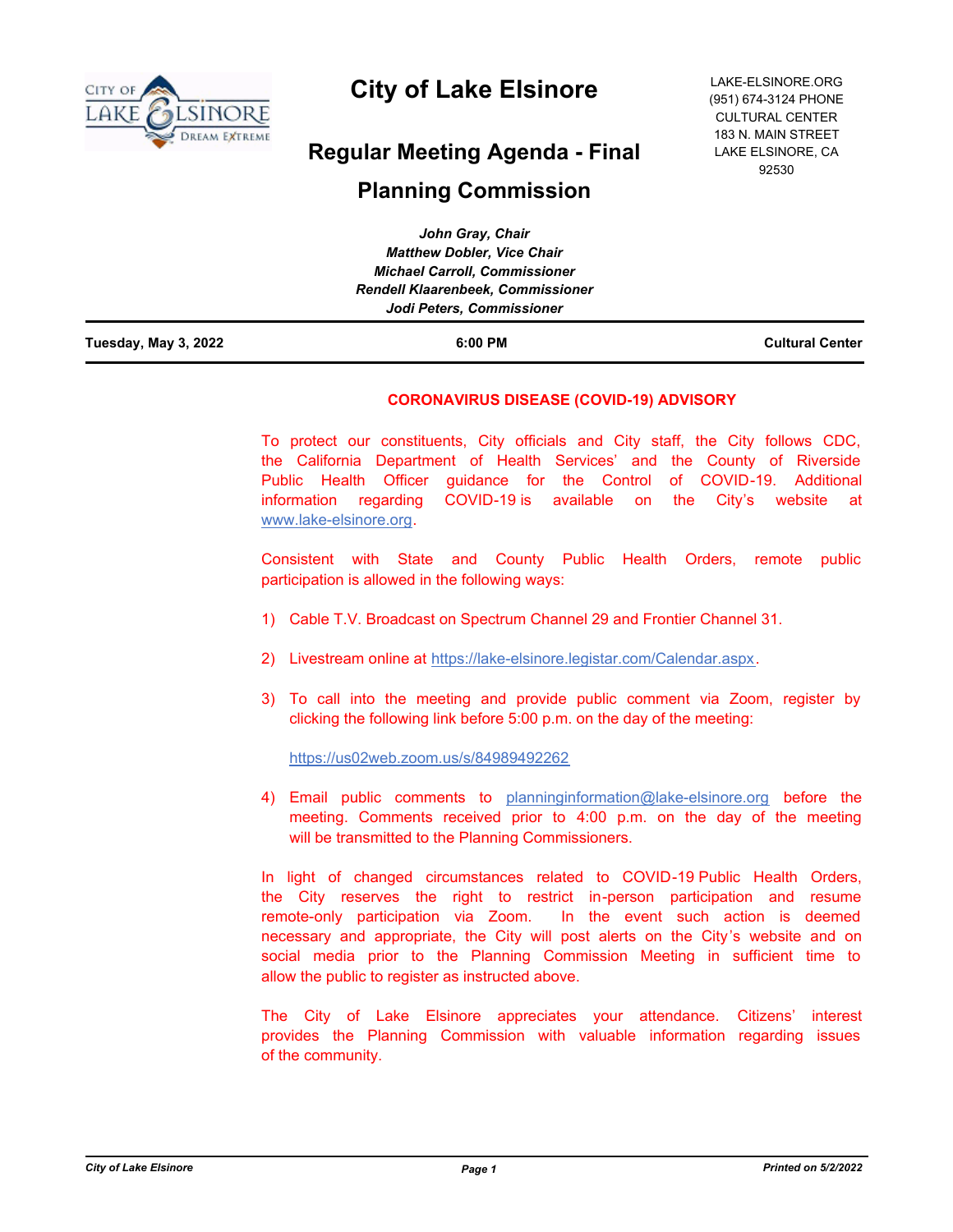Meetings are held on the 1st and 3rd Tuesday of every month. The agenda is posted 72 hours prior to each meeting outside of City Hall. The agenda and related reports are also available on the City's website at www.Lake-Elsinore.org. Any writings distributed to the Planning Commission within 72 hours of the meeting will be made available to the public at the time it is distributed to the Commission.

In compliance with the Americans with Disabilities Act, any person with a disability who requires a modification or accommodation in order to participate in a meeting should contact the City Clerk's Department at (951) 674-3124 Ext. 269, at least 48 hours before the meeting to make reasonable arrangements to ensure accessibility.

### **CITY VISION STATEMENT**

The City of Lake Elsinore will be the ultimate lake destination where all can live, work and play, build futures and fulfill dreams.

## **CALL TO ORDER**

*The Regular Meeting of the Planning Commission will be called to order.*

#### **PLEDGE OF ALLEGIANCE**

**ROLL CALL**

#### **PUBLIC COMMENTS – NON AGENDIZED ITEMS – 3 MINUTES**

*(Please read & complete a Speaker's Form at the podium, prior to the start of the Planning Commission Meeting)*

#### **CONSENT CALENDAR**

#### **1) Approval of Minutes**

Approve Minutes of the Regular Planning Commission Meetings of December 7, 2021, December 21, 2021, and April 5, 2022.

[12.07.2021 Minutes Draft](http://lake-elsinore.legistar.com/gateway.aspx?M=F&ID=fa08aa23-1526-4256-9fba-406a408200d7.pdf) *Attachments:*

[12.21.2021 Minutes Draft](http://lake-elsinore.legistar.com/gateway.aspx?M=F&ID=86e0d31c-5efc-40fa-8885-5f8f7d323bba.pdf)

[04.05.22 Minutes Draft](http://lake-elsinore.legistar.com/gateway.aspx?M=F&ID=4276755e-5ab5-4a5a-9354-d35b63fdc9ce.pdf)

#### **PUBLIC HEARING(S)**

**2) Planning Application No. 2021-28 (Corydon III) requesting Design Review approval to construct two industrial buildings totaling 63,030 sq. ft. and related improvements and a Conditional Use Permit to establish a two-unit warehouse facility and an outdoor storage area**

> 1. Adopt A RESOLUTION OF THE PLANNING COMMISSION OF THE CITY OF LAKE ELSINORE, CALIFORNIA, ADOPTING FINDINGS THAT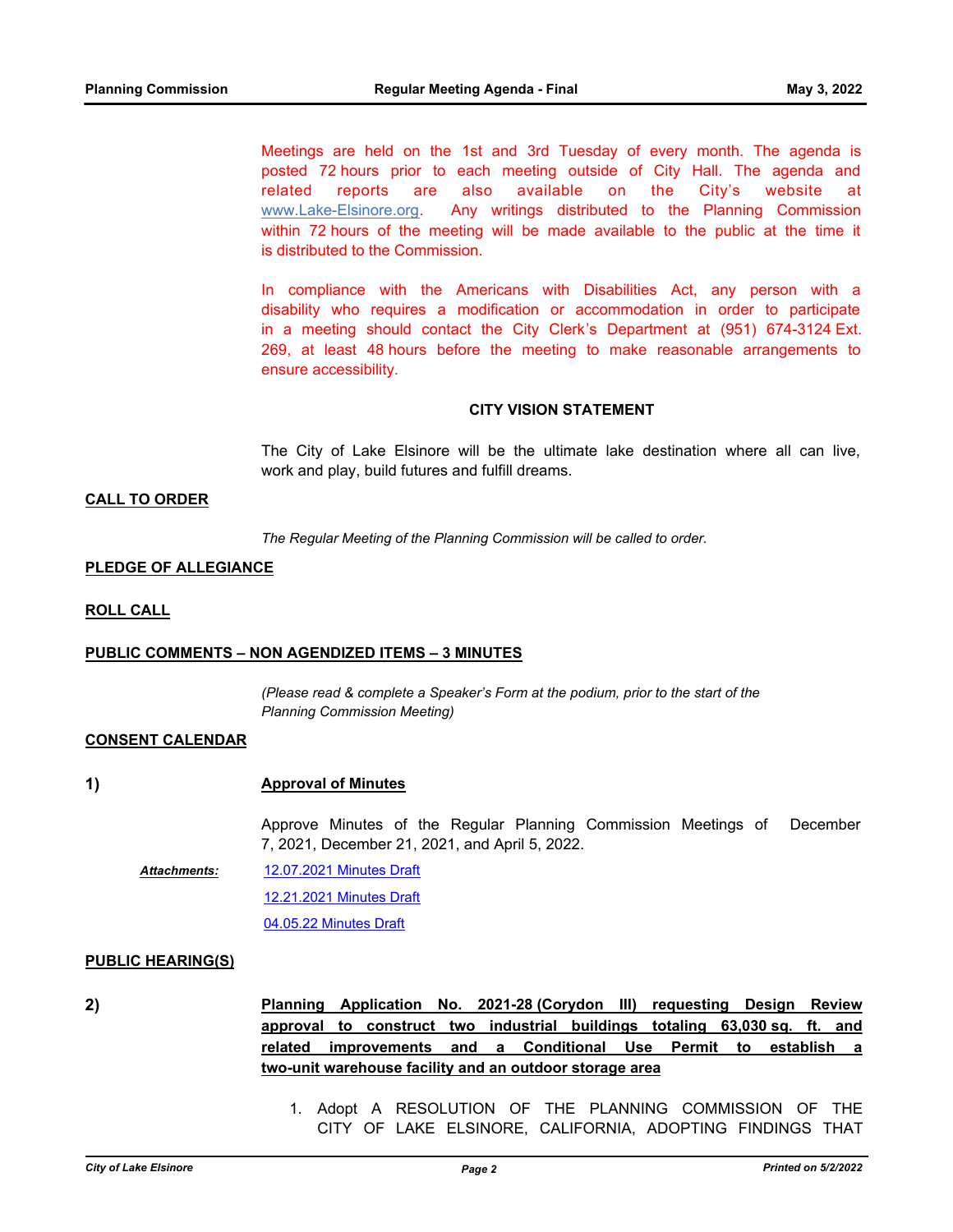PLANNING APPLICATION NO. 2021-28 (CONDITIONAL USE PERMIT NO. 2021-06 AND INDUSTRIAL DESIGN REVIEW NO. 2021-04) IS CONSISTENT WITH THE WESTERN RIVERSIDE COUNTY MULTIPLE SPECIES HABITAT CONSERVATION PLAN (MSHCP);

- 2. Adopt A RESOLUTION OF THE PLANNING COMMISSION OF THE CITY OF LAKE ELSINORE, CALIFORNIA, APPROVING CONDITIONAL USE PERMIT NO. 2021-06 TO ESTABLISH A TWO-UNIT WAREHOUSE FACILITY AND AN OUTDOOR STORAGE AREA LOCATED AT APNs: 370-080-007, 370-080-006, and 370-080-020; and,
- 3. Adopt A RESOLUTION OF THE PLANNING COMMISSION OF THE CITY OF LAKE ELSINORE, CALIFORNIA, APPROVING INDUSTRIAL DESIGN REVIEW NO. 2021-04 PROVIDING BUILDING DESIGN AND RELATED IMPROVEMENTS FOR TWO INDUSTRIAL BUILDINGS TOTALING 63,030 SQUARE FEET LOCATED AT APNs: 370-080-007, 370-080-006, and 370-080-020.

[PA 2021-28 - SR](http://lake-elsinore.legistar.com/gateway.aspx?M=F&ID=7372bbfa-4ac4-4ed4-81a0-985582c74c95.docx) *Attachments:*

[PA 2021-28 - Exhibit A MSHCP Resolution](http://lake-elsinore.legistar.com/gateway.aspx?M=F&ID=419a0c2c-cb90-41f9-85c0-599cdf3d6c87.docx)

[PA 2021-28 - Exhibit B CUP Resolution](http://lake-elsinore.legistar.com/gateway.aspx?M=F&ID=5f9f3ee2-8d92-464c-acaf-63c9d485d260.docx)

[PA 2021-28 - Exhibit C IDR Resolution](http://lake-elsinore.legistar.com/gateway.aspx?M=F&ID=02e353d7-1e10-42be-be06-7964c51487ef.docx)

[PA 2021-28 - Exhibit D CofA](http://lake-elsinore.legistar.com/gateway.aspx?M=F&ID=c9ab7373-96cf-4099-96aa-73e9a268b3f5.docx)

[PA 2021-28 - Exhibit E Vicinity Map](http://lake-elsinore.legistar.com/gateway.aspx?M=F&ID=1a4decef-0994-4d9d-8202-34ca61ada213.pdf)

[PA 2021-28 - Exhibit F Aerial Map](http://lake-elsinore.legistar.com/gateway.aspx?M=F&ID=630754ab-ba4b-4f49-a05d-4057ec300d57.pdf)

[PA 2021-28 - Exhibit G Design Review Package](http://lake-elsinore.legistar.com/gateway.aspx?M=F&ID=b9174da8-966f-4df7-9ddf-935be6c9abf8.pdf)

[PA 2021-28 - Exhibit H Class 32 Checklist](http://lake-elsinore.legistar.com/gateway.aspx?M=F&ID=6d128917-68b6-40ea-8b01-4dab84e99a9f.pdf)

# **3) Planning Application No. 2021-13 (North Elsinore Business Park) requesting to develop a neighborhood business park with 12 buildings (94,665 sq. ft. in total) and 276 parking spaces**

- 1. Adopt A RESOLUTION OF THE PLANNING COMMISSION OF THE CITY OF LAKE ELSINORE, CALIFORNIA, RECOMMENDING ADOPTION OF A MITIGATED NEGATIVE DECLARATION (ER 2021- 04) (SCH NO. 2022030368) FOR PLANNING APPLICATION NO. 2021- 13 (TENTATIVE PARCEL MAP NO. 38124 AND INDUSTRIAL DESIGN REVIEW NO. 2021-01);
- 2. Adopt A RESOLUTION OF THE PLANNING COMMISSION OF THE CITY OF LAKE ELSINORE, CALIFORNIA, RECOMMENDING ADOPTION OF FINDINGS THAT PLANNING APPLICATION NO. 2021- 13 (TENTATIVE PARCEL MAP NO. 38124 AND INDUSTRIAL DESIGN REVIEW NO. 2021-01) IS CONSISTENT WITH THE WESTERN RIVERSIDE COUNTY MULTIPLE SPECIES HABITAT CONSERVATION PLAN (MSHCP);
- 3. Adopt A RESOLUTION OF THE PLANNING COMMISSION OF THE CITY OF LAKE ELSINORE, CALIFORNIA, RECOMMENDING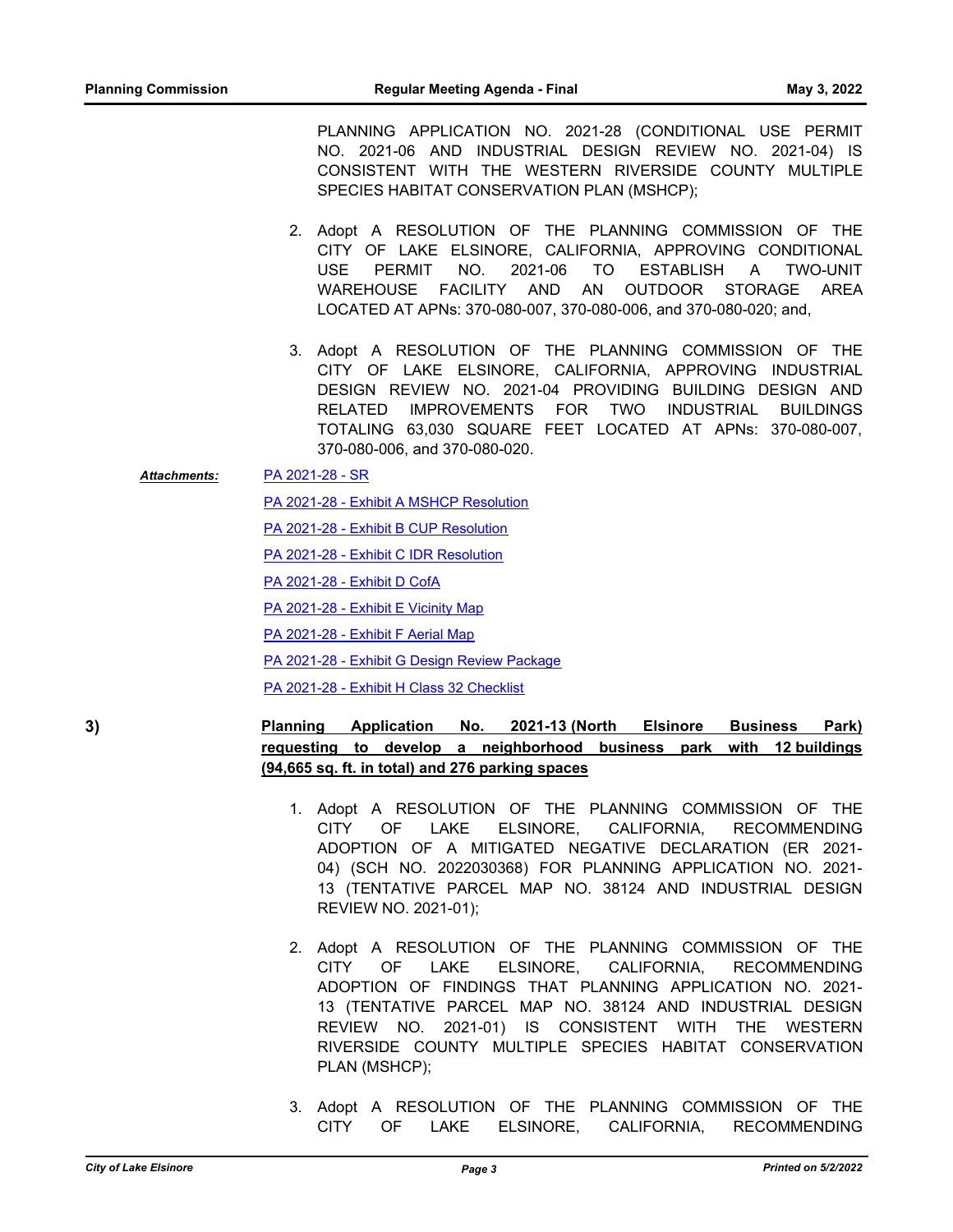APPROVAL OF TENTATIVE PARCEL MAP NO. 38124 SUBDIVIDING 7.51 ACRES INTO 12 PARCELS RANGING IN SIZE FROM 0.34 ACRES TO 0.88 ACRES LOCATED AT APNS 389-220-003, 004, 005, and 006; and,

- 4. Adopt A RESOLUTION OF THE PLANNING COMMISSION OF THE CITY OF LAKE ELSINORE, CALIFORNIA, RECOMMENDING APPROVAL OF INDUSTRIAL DESIGN REVIEW NO. 2021-01 FOR THE CONSTRUCTION OF 12 INDUSTRIAL BUILDINGS (94,665 SQUARE FOOT IN TOTAL) AND RELATED IMPROVEMENTS LOCATED AT APNS 389-220-003, 004, 005, and 006.
- [PA 2021-13 SR](http://lake-elsinore.legistar.com/gateway.aspx?M=F&ID=084e930a-83ad-4561-99a1-3c88e6c7fdc8.docx) *Attachments:*

[PA 2021-13 - Exhibit A - CEQA Resolution](http://lake-elsinore.legistar.com/gateway.aspx?M=F&ID=510783c8-682c-4fd1-a08d-9459fa9c00a0.docx)

[PA 2021-13 - Exhibit B - MSHCP Resolution](http://lake-elsinore.legistar.com/gateway.aspx?M=F&ID=6d0cc82c-d677-4d99-a7d6-520068228644.docx)

[PA 2021-13 - Exhibit C - TPM Resolution](http://lake-elsinore.legistar.com/gateway.aspx?M=F&ID=8ab09891-82bd-40af-bce5-01c867edf2b1.docx)

[PA 2021-13 - Exhibit D - IDR Resolution](http://lake-elsinore.legistar.com/gateway.aspx?M=F&ID=5a1a4c9f-5040-4dd0-989d-6e2dcbeef34f.docx)

[PA 2021-13 - Exhibit E - CofA](http://lake-elsinore.legistar.com/gateway.aspx?M=F&ID=4e289e28-38f2-4f24-baca-f2cf6542ffa9.docx)

- [PA 2021-13 Exhibit F ISMND](http://lake-elsinore.legistar.com/gateway.aspx?M=F&ID=0332f304-3f6c-4799-8604-0ff1abc48dec.pdf)
- [PA 2021-13 Exhibit G Responses to Comments](http://lake-elsinore.legistar.com/gateway.aspx?M=F&ID=d76a22ad-5812-4dd2-a4e5-75ef488895ca.pdf)
- [PA 2021-13 Exhibit H Vicinity Map](http://lake-elsinore.legistar.com/gateway.aspx?M=F&ID=e7d995c5-ea1f-46f7-8531-f68266ba673b.pdf)
- [PA 2021-13 Exhibit I Aerial Map](http://lake-elsinore.legistar.com/gateway.aspx?M=F&ID=192f8af8-168f-4b00-b2a1-240fdf51138f.pdf)
- [PA 2021-13 Exhibit J TPM 38124](http://lake-elsinore.legistar.com/gateway.aspx?M=F&ID=f1a72273-dfa9-430d-bcc2-1d202129909b.pdf)
- [PA 2021-13 Exhibit K Design Review Package](http://lake-elsinore.legistar.com/gateway.aspx?M=F&ID=cf108ef0-779f-4f94-89bb-ccb9ec98d13a.pdf)
- [PA 2021-13 Exhibit L Perspective Street Views](http://lake-elsinore.legistar.com/gateway.aspx?M=F&ID=43104aed-473c-4116-a100-ac3fcb341978.pdf)

**4) Development Agreement No. 2022-01 (Canyon Hills Estates) - A Development Agreement for a portion of Tentative Tract Map No. 34249**

> Adopt A RESOLUTION OF THE PLANNING COMMISSION OF THE CITY OF LAKE ELSINORE, CALIFORNIA, RECOMMENDING APPROVAL OF DEVELOPMENT AGREEMENT NO. 2022-01 FOR APPROXIMATELY 81.32-ACRE PORTION OF THE LARGER 246 ACRE SUBDIVISION PREVIOUSLY APPROVED UNDER TENTATIVE TRACT MAP NO. 34249

*Attachments:*

[DA 2022-01 - Exhibit A - DA Resolution](http://lake-elsinore.legistar.com/gateway.aspx?M=F&ID=b5a0e725-8a08-4085-8278-957e036d1060.docx) [DA 2022-01 - Exhibit B - Development Agreement](http://lake-elsinore.legistar.com/gateway.aspx?M=F&ID=2dd42df3-cffb-4c14-b548-2e3b0191be37.DOCX) [DA 2022-01 - Exhibit C - Vicinity Map](http://lake-elsinore.legistar.com/gateway.aspx?M=F&ID=adf7d8d1-21af-461e-9e60-4d9c1de6b63a.pdf) [DA 2022-01 - Exhibit D - Aerial Map](http://lake-elsinore.legistar.com/gateway.aspx?M=F&ID=0fb4d7a8-87dd-4200-9526-c1f34252435d.pdf) [DA 2022-01 - Exhibit E - TTM 34249](http://lake-elsinore.legistar.com/gateway.aspx?M=F&ID=aa0c536b-10ba-4c97-b5af-bb330f8023de.pdf)

[DA 2022-01 - SR](http://lake-elsinore.legistar.com/gateway.aspx?M=F&ID=80a1caab-545d-40d5-a9ab-8a0d379e44a0.docx)

#### **BUSINESS ITEM(S)**

#### **STAFF COMMENTS**